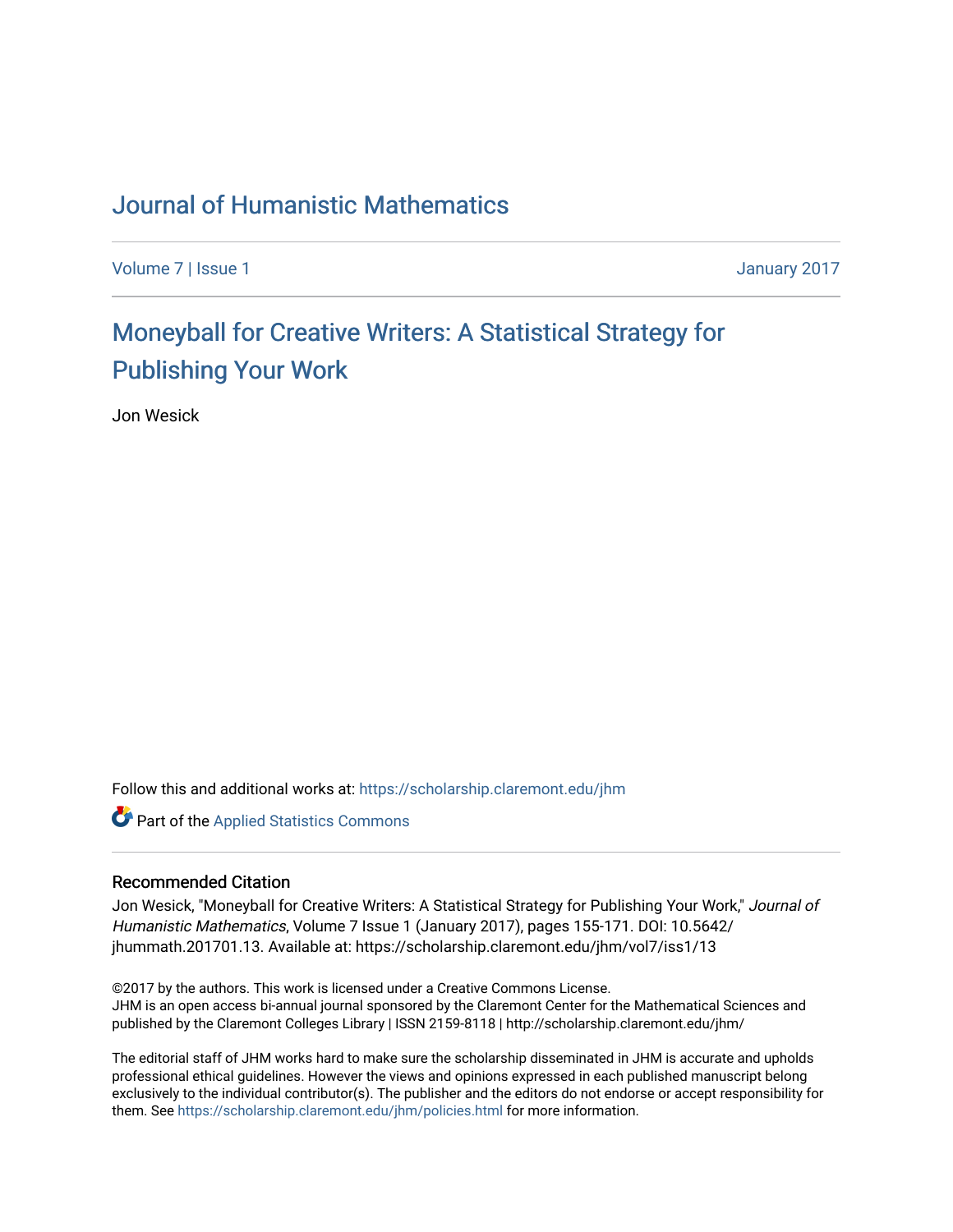## Moneyball for Creative Writers: A Statistical Strategy for Publishing Your Work

Jon Wesick

Carlsbad, CA, USA jwesick@sbcglobal.net

## Synopsis

Writers face a challenge getting their poems and stories published. Rather than following the traditional strategy I model creative writing submission as a statistical process and explore the use of numerical metrics to maximize publications.

### Introduction

To publish poems or stories a writer typically selects a journal from Poets and Writers Magazine, the Writer's Market publications (such as Poet's Market and *Novel & Short Story Writer's Market*) or the *Duotrope* website, submits his work by mail or e-mail, and then waits for a reply. If his work is rejected, he repeats the process until a journal accepts it. How should writers choose which magazines to send their writing to?

Writing books suggest reading many journals to get a feel for editors' preferences and then target those that best fit the writer's style. I have known writers who have used this method successfully but for me detailed research would be burdensome. With hundreds of pieces to publish, carefully evaluating the best fit for each could easily take thousands of hours, hours that could be more profitably spent writing. In addition, I find editors' preferences subjective and difficult to categorize. One editor told me he seldom accepted stories written in the first person. I would have never dreamed that would matter to a reader. For me a story's literary merit has very little to do with whether it is written from the first or third person point of view.

[Journal of Humanistic Mathematics](http://scholarship.claremont.edu/jhm/) Vol 7, No 1, January 2017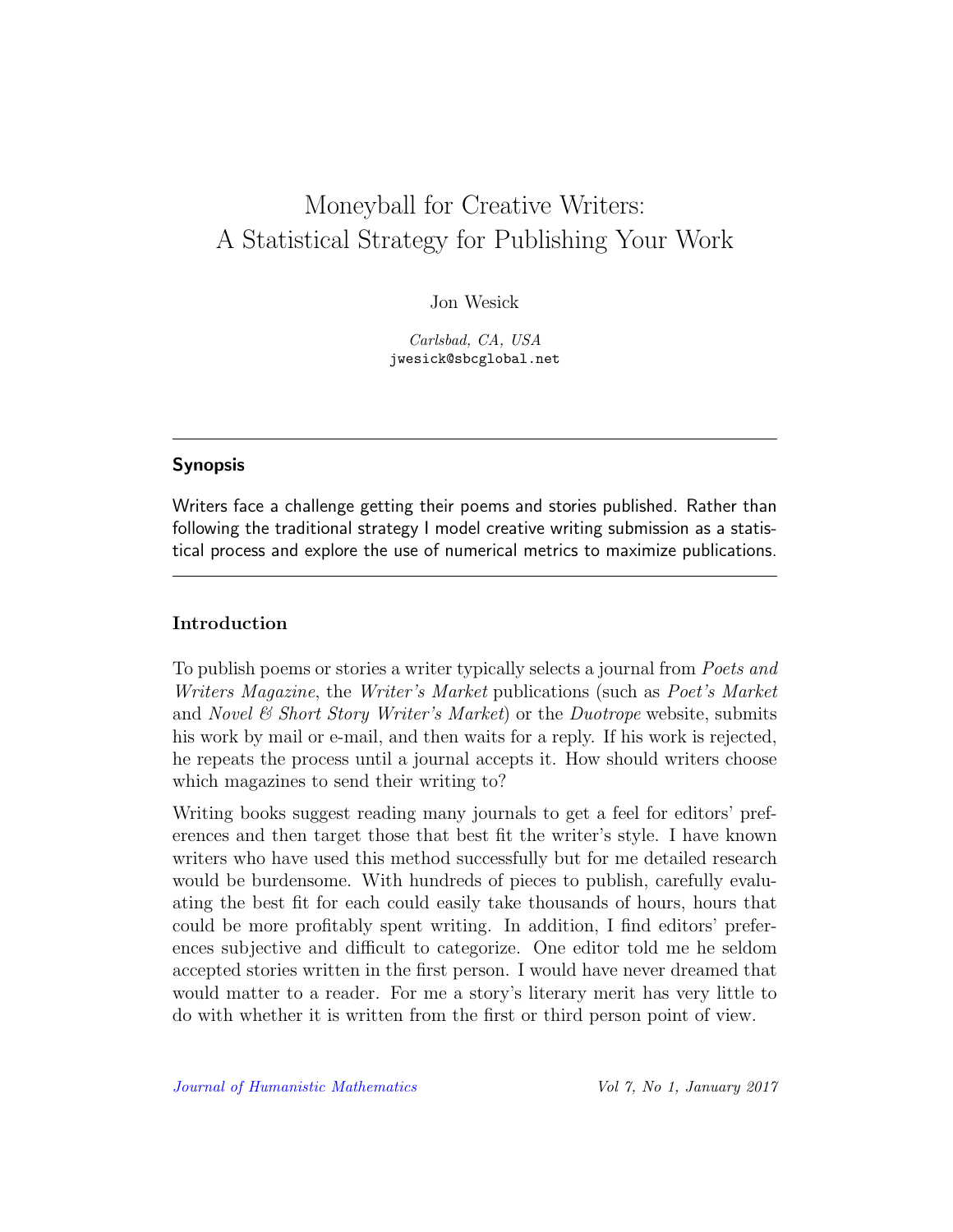Despite spending hundreds of dollars on sample copies and countless hours reading websites, I have only analyzed a few editors' preferences well enough to succeed in repeat acceptances of my work. Having a physics and engineering background I decided to explore a different publication strategy, one that liberal arts majors are not likely to employ. I used math.

#### Numerical Strategies

The numerical strategy assumes publishing poems and stories is a statistical process and uses numerical measures to optimize a writer's chance of getting his writing in front of the most readers' eyes. The numbers are only a place to start. A writer still needs to examine candidate journals to see if his writing fits there. For example, sending erotic stories to Highlights for Children will not get anyone published no matter what the acceptance percentages. Also writers may be disappointed to have their work appear along with other work of poor quality in journals that accept almost everything.

Many of the entries for publications in the Poet's Market and Novel  $\mathcal C$  Short Story Writer's Market list press run, response time for submissions, number of submissions, and number of submissions accepted for publication. I have converted the last two into the percent of submissions accepted by taking the ratio and multiplying by one hundred.<sup>[1](#page-2-0)</sup> Clearly there's a better chance of getting writing accepted at journals with higher percent accepted and shorter response time, a fact that surprised me quickly. I had not had a short story published in years, but when I first submitted to magazines with higher percentages, I had a few accepted within weeks.

Press run is an imperfect metric of a publication's quality. Typically the bigger a magazine's press run the better but not always. For example, some religious and horror magazines have large press runs but the writing included may be amateurish and publication in these will not necessarily convey much

<span id="page-2-0"></span><sup>1</sup>Since authors typically submit several poems to a journal at the same time, there is an ambiguity in the number of submission for poetry journals. The number of submissions could mean the total number of poems submitted or only the number letters or e-mails each containing several poems. A similar ambiguity exists for acceptances as well. In this essay I assume the number of submissions is the total number of poems submitted and the number of acceptances is the total number of poems accepted.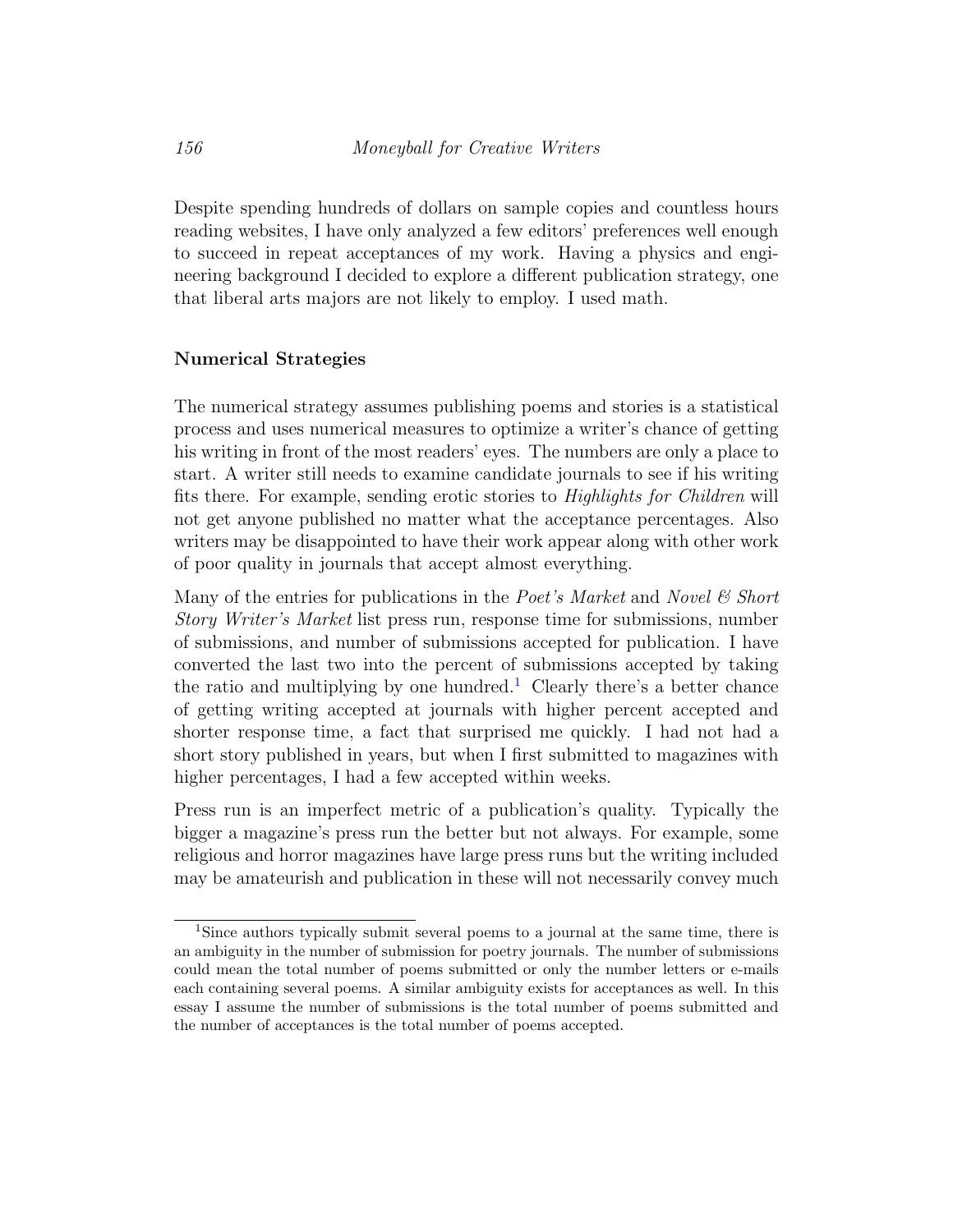### Jon Wesick 157

prestige for a poet or fiction writer. Also most online journals do not report press run. Even if they do report the number of hits, it is not clear whether online circulation is equivalent to that of print journals. That being so, I have excluded online journals from any analysis that involves press run.

Despite these limitations, I have combined all relevant metrics into an overall measure that I call a magazine's Figure of Merit (FOM), which is the percent accepted times the press run divided by the response time in months. The bigger a magazine's FOM the better the opportunity for submitting.

Taken in isolation the metrics for one journal do not mean very much. For example, is submitting a story to a journal with a press run of 200, a  $1\%$ acceptance, and response time of 9 months a good choice? To decide, a writer needs to know how this journal compares to others. In order to find out, I have extracted the numerical data from the Poet's Market and Novel  $\mathcal C$  Short Story Writer's Market (about 500 journals with complete numerical data in each), entered them into spreadsheets, and calculated the averages (means) which are shown in Table [1.](#page-3-0)

|                                         | Poems | Short Stories |
|-----------------------------------------|-------|---------------|
| % Accepted                              | 11.4% | $4.9\%$       |
| <b>Response Time</b> $\vert$ 3.4 months |       | 3.9 months    |

<span id="page-3-0"></span>Table 1: Average Percent Accepted and Response Time.

Values for individual magazines have a lot of spread around the averages. Standard deviations are roughly the size of the means and the distributions are skewed to the right. I have plotted these distributions in Appendix [A.](#page-12-0) [2](#page-3-1) Table [1](#page-3-0) does not include averages for press run and FOM because outliers with huge press runs drastically change the values when they are not included.

Writer's Digest Books did not respond when I asked about the source of the metrics listed in the Poet's Market and Novel & Short Story Writer's Market. I believe the metrics are what magazine editors report. As a cross-check on their accuracy I compared them to values reported on the Duotrope website. Duotrope collects submission statistics from writers. Duotrope gives overall averages of roughly 6% to 7% acceptances and 65 days for response times

<span id="page-3-1"></span><sup>2</sup>The plots of press run and FOM in Appendix [A](#page-12-0) are not true histograms since the bins are not of constant size.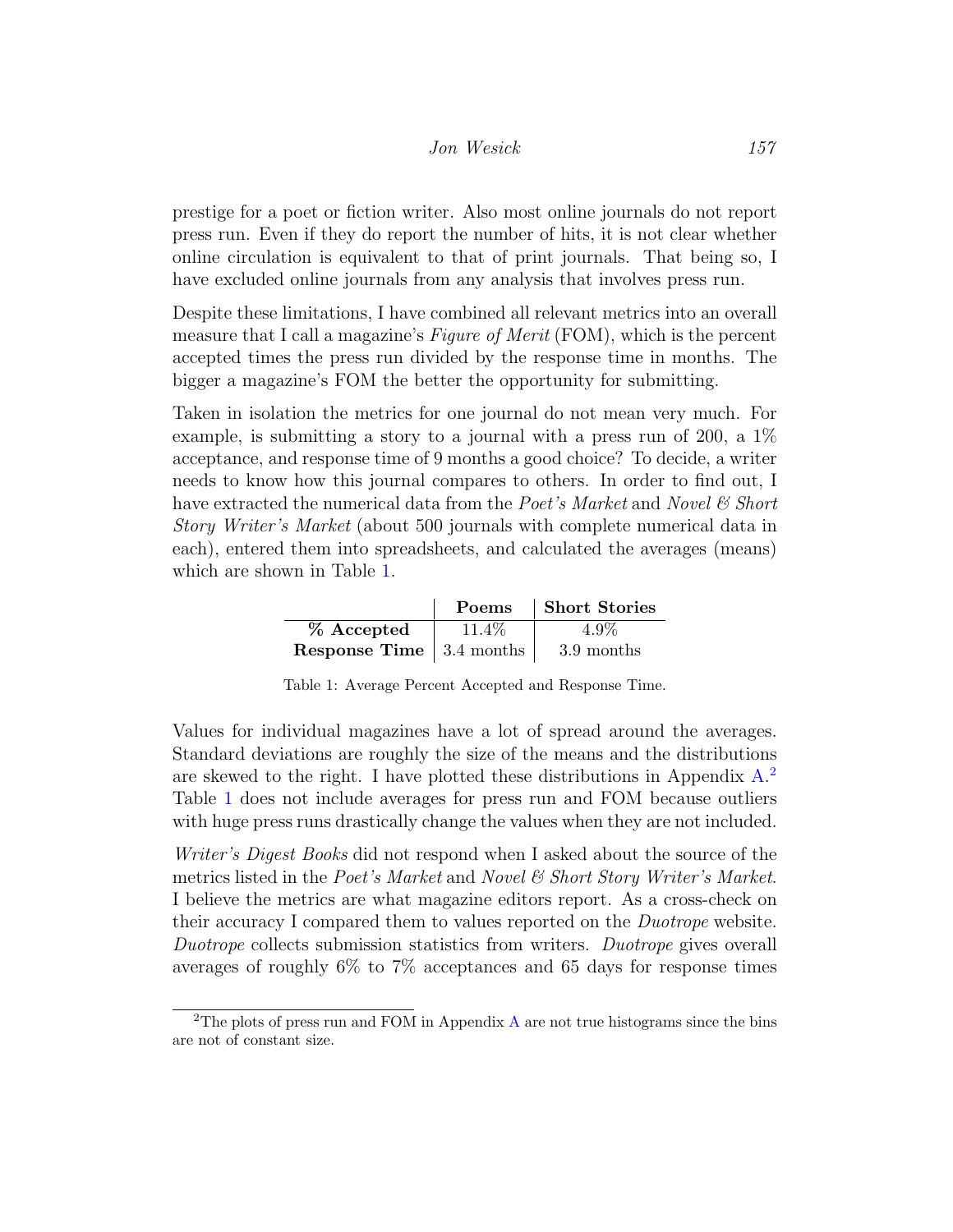for both fiction and poetry. These are in the ballpark of the numbers in Table [1.](#page-3-0) Duotrope also mentions that 8% to 12% of journals never respond to submissions, something an editor would be reluctant to admit about his magazine.

I have extended this comparison a bit further by plotting percent accepted and response times from *Duotrope* (with 30 or more data points) versus those from the Poet's Market or Novel & Short Story Writer's Market. As an example, Figure [1](#page-4-0) compares response times for fiction submissions. If there were good agreement the data points would cluster around a line with slope one. Instead the points form a jumble. Both stories and poems, response times and acceptance rates show the same disagreement. There may be several explanations for this. Duotrope mentions that writers who submit data to them tend to underreport rejections. Writers choose when to list a publication as not responding on Duotrope, which may bias the response time toward shorter values. Writers who share data with *Duotrope* may not be not a reliable sample. This may be especially true now that Duotrope has starting charging users fees. And finally, editors who report values to the Poet's Market or Novel & Short Story Writer's Market may be poor at estimating what their statistics really are.



<span id="page-4-0"></span>Figure 1: Journal Response Time for Fiction Duotrope vs. NSSWM.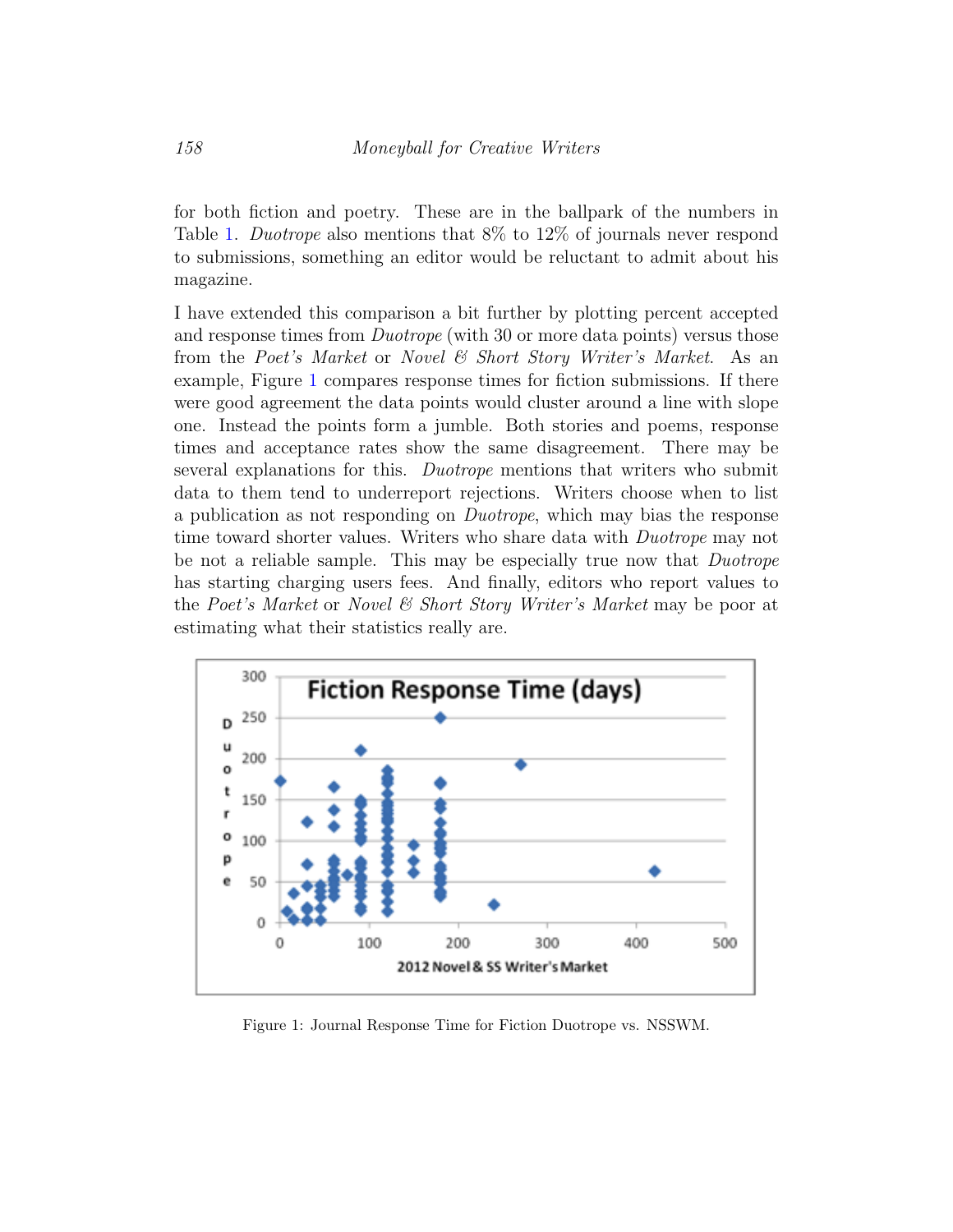As for the example question about submitting to the sample journal, the 1% acceptance percentage is smaller than average, the 9-month response time longer, and a press run of 200 is not very large. Taking these into account a writer would have a better chance submitting to a different journal.

Another lesson to take away from the percent accepted is not to be discouraged. Acceptances are rare. On average a writer must submit a piece many times before it gets published. If we make the rough approximation that all journals have the same acceptance rate p (I will use the mean acceptance percentage divided by 100), then the chance,  $C$ , of getting accepted after  $n$ tries  $(n-1)$  rejections followed by one acceptance) is given by the geometric distribution

$$
C = p(1-p)^{n-1}.
$$

Figure [2](#page-5-0) is a histogram of how many rejections 211 of my poems received before getting accepted.



<span id="page-5-0"></span>Figure 2: Number of Rejections Before Publishing Histogram.

The jagged curve is my actual data while the smooth curve is a calculation that uses the above equation with  $p = 0.23$  (which gives the best fit by minimizing the chi square).<sup>[3](#page-5-1)</sup> Both curves show reasonable agreement.<sup>[4](#page-5-2)</sup>

<span id="page-5-1"></span><sup>3</sup>My probability of acceptance is somewhat high here due to several publications that accept a lot of my poems.

<span id="page-5-2"></span> $4$ Just for completeness the Negative Binomial Distribution gives the chance of getting r success after *n* tries. I find that you'd have to have roughly 500 tries to have an  $80\%$  chance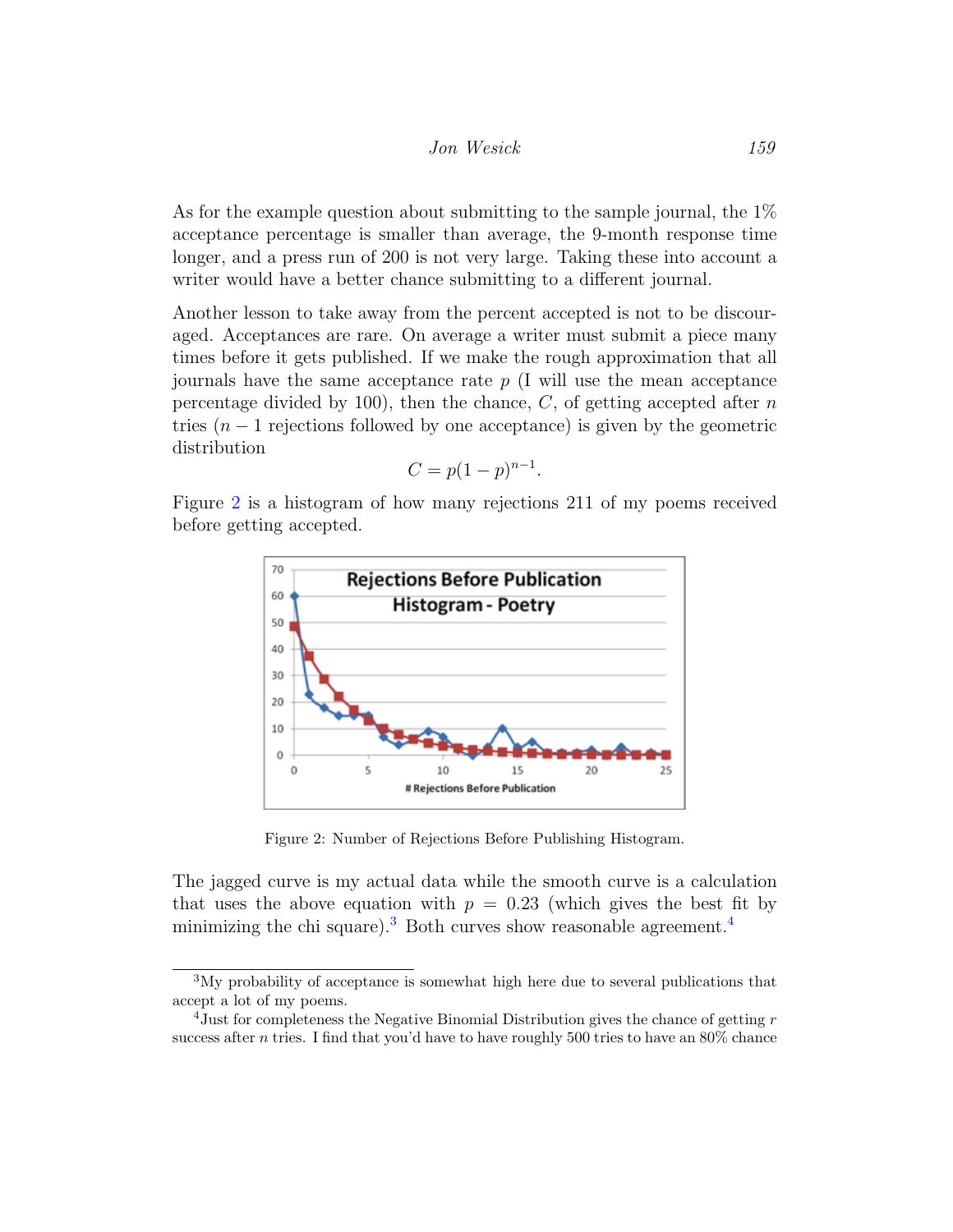To show what this means in practice, I also provide, in Figure [3,](#page-6-0) a histogram that shows how long it took me to publish poems after completing them.



<span id="page-6-0"></span>Figure 3: Number of Years Between Poems' Completion and Publication.

A modification of the above formula can help determine when a writer should stop submitting a piece that gets continually rejected. I'd consider giving up on a piece (or radically revising it) when the chance of n rejections is  $5\%$ . that is when  $(1-p)^n = .05$ . Using the acceptance rates in the table gives 25 rejections for poems and 60 rejections for stories.

If my experience is representative of that of other writers, there is another reason not to be discouraged. I have found that my better pieces got more rejections before eventual publication than my mediocre ones. Table [2](#page-7-0) compares the mean number of rejections before publication for my good and average poems and stories. SD is the standard deviation and N is the number of pieces accepted. I have excluded pieces published in local journals (and from one blog that publishes a large number of my political poems) from the analysis. Clearly the number of rejections is greater for what I consider my better work. In order to determine this is not due to random variations, I performed hypothesis tests for both poems and stories. These calculations show the results to be statistically significant with a z value of 3.82 for poems and a t value of 2.70 for stories.

of publishing 20 stories. See "A Probabilistic Approach to Determining the Number of Units to Build in a Yield-Constrained Process" by Timothy P. Anderson (Journal of Cost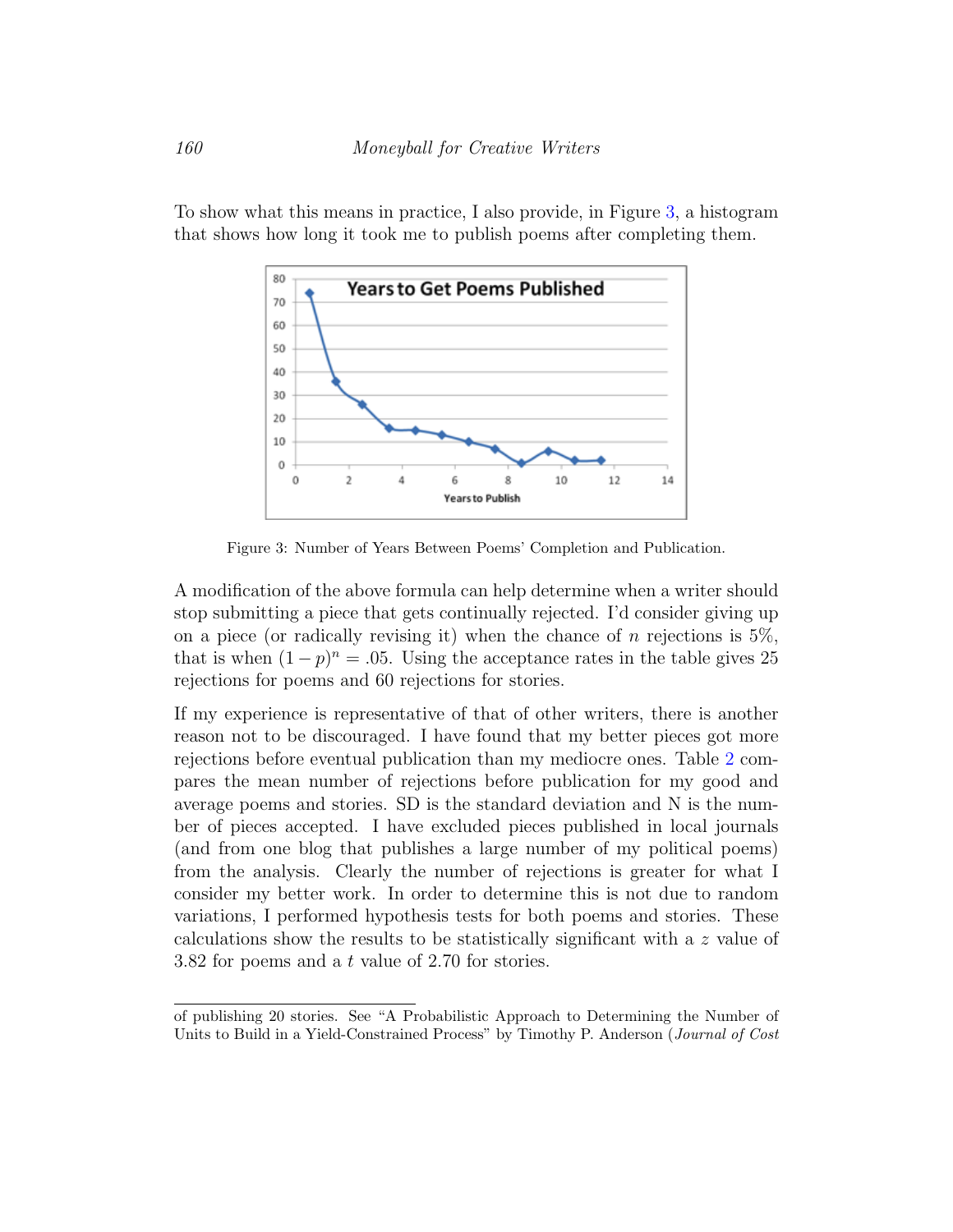Jon Wesick 161

|                        | <b>Average Rejections</b> | <b>SD</b> |    |
|------------------------|---------------------------|-----------|----|
| <b>Best Poems</b>      | 8.75                      | 7.03      | 68 |
| <b>Average Poems</b>   | 4.82                      | 4.39      | 57 |
| <b>Best Stories</b>    | 9.56                      | 6.94      | 27 |
| <b>Average Stories</b> | 4.09                      | 4 68      | 23 |

<span id="page-7-0"></span>Table 2: Rejections Before Publications for Best and the Rest of Pieces.

#### Which Strategy is Best?

Several numerical publication strategies are possible. A writer could submit to magazines that respond quickest (fast) or accept the most (easy) to get the maximum number of publications. He could submit to journals with the largest press run (circ) to maximize the number of eyes that could see his writing. Or he could try to maximize both journals and press run by submitting to journals with the largest Figure of Merit (FOM). To find which is best I performed Monte Carlo simulations using VBA in Microsoft Excel.

In the Monte Carlo technique, the outcome of a statistical event is determined by a computer-generated random number. By repeating the event thousands of times, one builds up a distribution of probabilities associated with that event. One can then find averages, standard deviations, and so on. In my calculation I simulated submitting 50 stories to magazines with parameters I extracted from the *Novel & Short Story Writer's Market* for a period of 36 months and counted the number of stories that would be published using the percent accepted values. The simulation then repeated this 36-month period for a thousand trials. Each trial resulted in a slightly different number of publications. Figure [4](#page-8-0) shows one of the results in the form of a cumulative probability distribution. One interprets this as meaning there is a 20% chance of getting at least 32 publications, a 50% chance of getting at least 29, and an 80% chance of getting at least 26.

I ran calculations for the four different strategies discussed as well as for a random strategy in which any publication could be chosen regardless of numbers to serve as a control. In addition to the number of publications I also kept track of cumulative press run, which is the number of acceptances weighted by the accepting journal's circulation or the total number of printed

Analysis and Parametrics, Volume 4 Number 2 (July-December 2011), pages 106–118).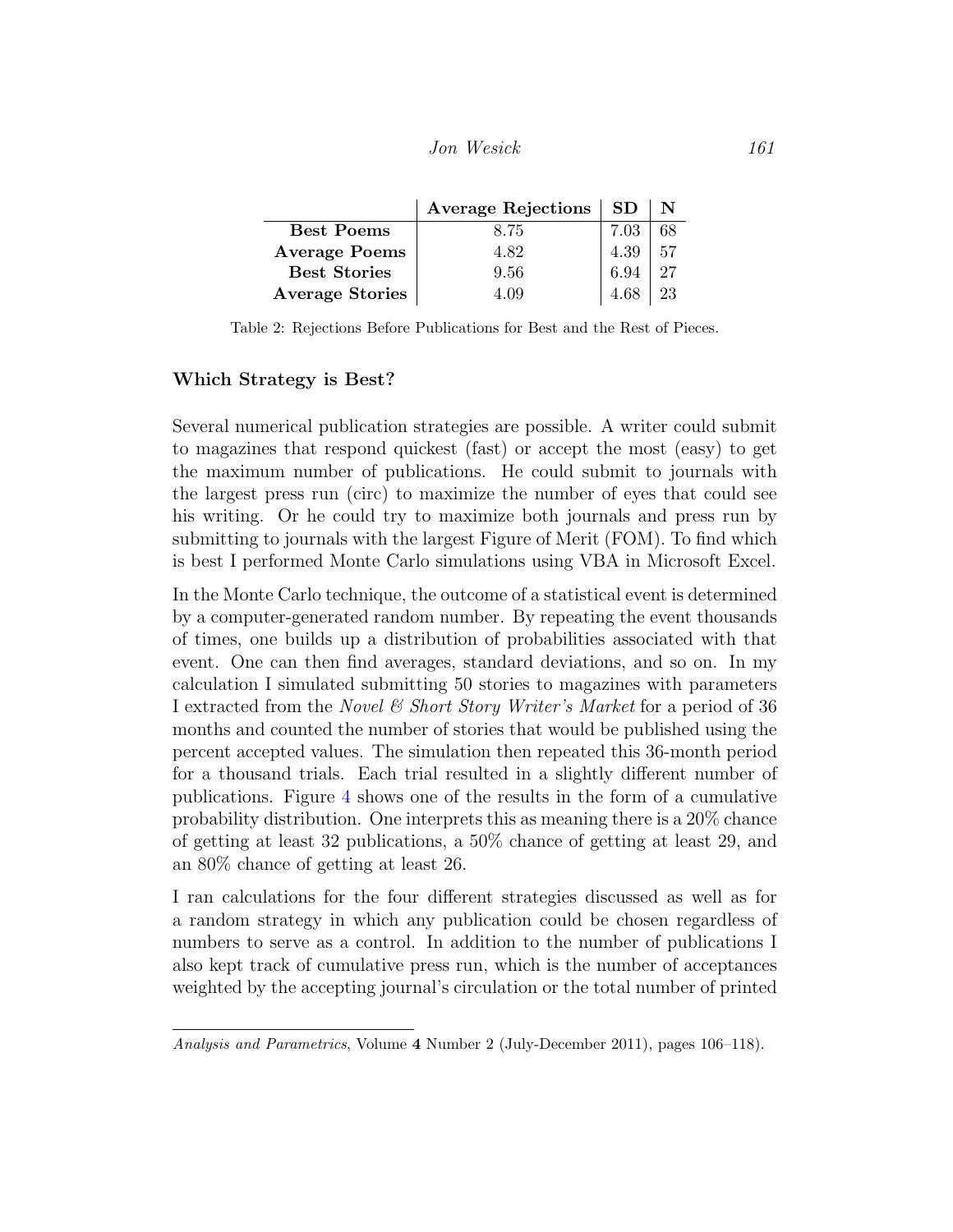

<span id="page-8-0"></span>Figure 4: Cumulative Distribution of Publications for Easy Strategy. awkward caption on figure!

copies that contain the accepted stories. For example, if a story is published in magazine A with a press run of 500 and another story is published in magazine B with a press run of 250, the cumulative press run would be 750. Similar calculations were done for poems with the added complication that more than one poem is submitted at a time to the same magazine. In the poetry simulations, poems were submitted in batches of five. Simultaneous submissions (one piece sent to two or more journals at the same time) were not included in the model. Appendix [B](#page-16-0) contains more details about the calculations.

Figures [5](#page-9-0) through [8](#page-10-0) on the following pages show the results. Both for stories and poems, submitting to the fastest responders yields the greatest number of publications. Submitting to those with the highest acceptance rate comes in second. Interestingly, submitting to magazines with the largest press run yields the fewest publications. This makes sense. A writer who only sends work to the New Yorker is not likely to get many acceptances.

As for maximizing cumulative circulation, the FOM strategy does best followed by the circulation strategy. Random does worst for stories and the fastest responders do worst for poems.

The best strategy depends on a writer's goal. Submitting to the fastest responders yields the most publications probably because the quick turnaround outweighs any advantage due to journals with high acceptance rates. Sub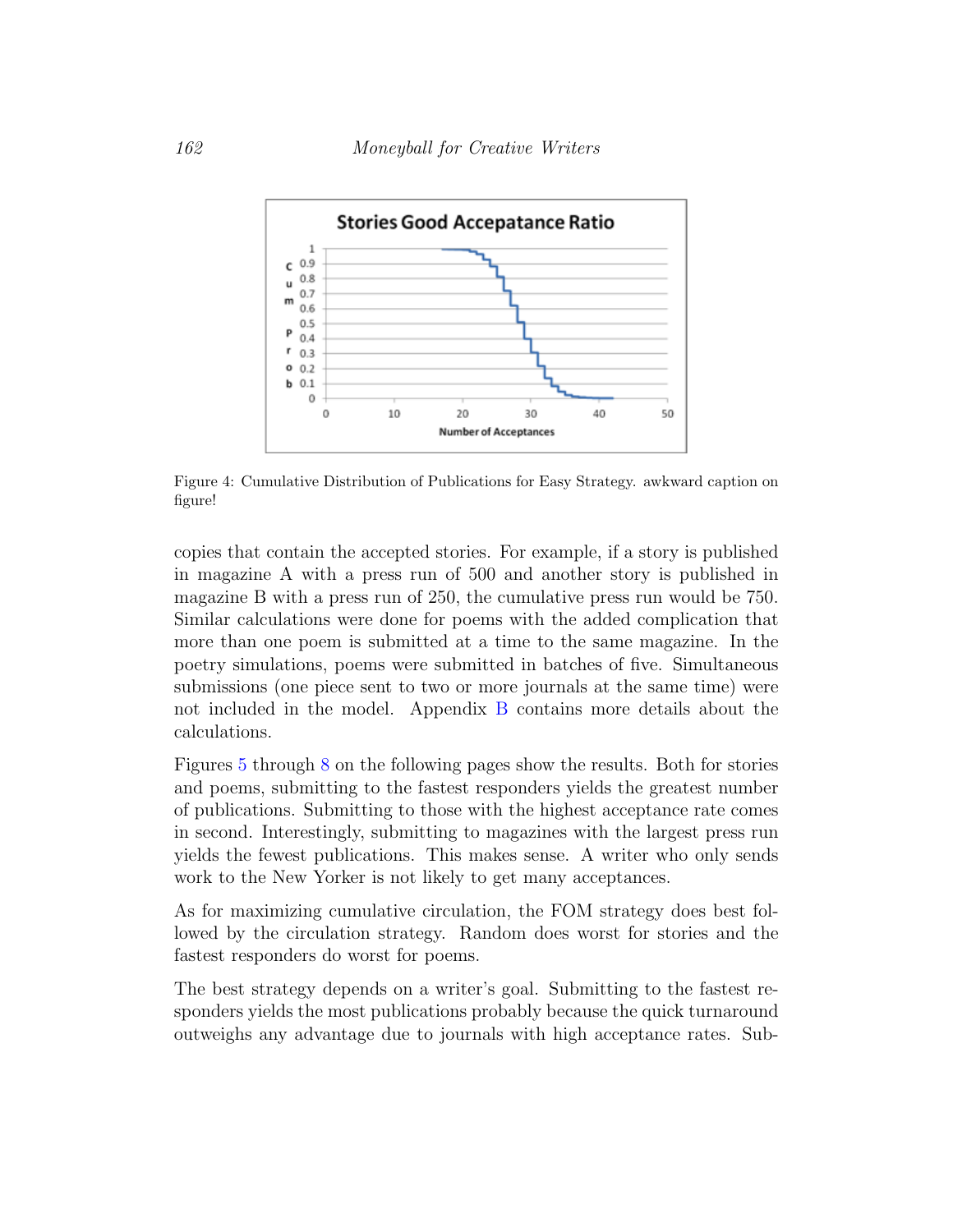mitting to journals with the largest FOM yields the largest cumulative press run, even more than submitting to the journals with the biggest press runs probably because the latter are so hard to get into.



<span id="page-9-0"></span>Figure 5: Number of Story Publications from Monte Carlo.



Figure 6: Cumulative Press run of Stories from Monte Carlo.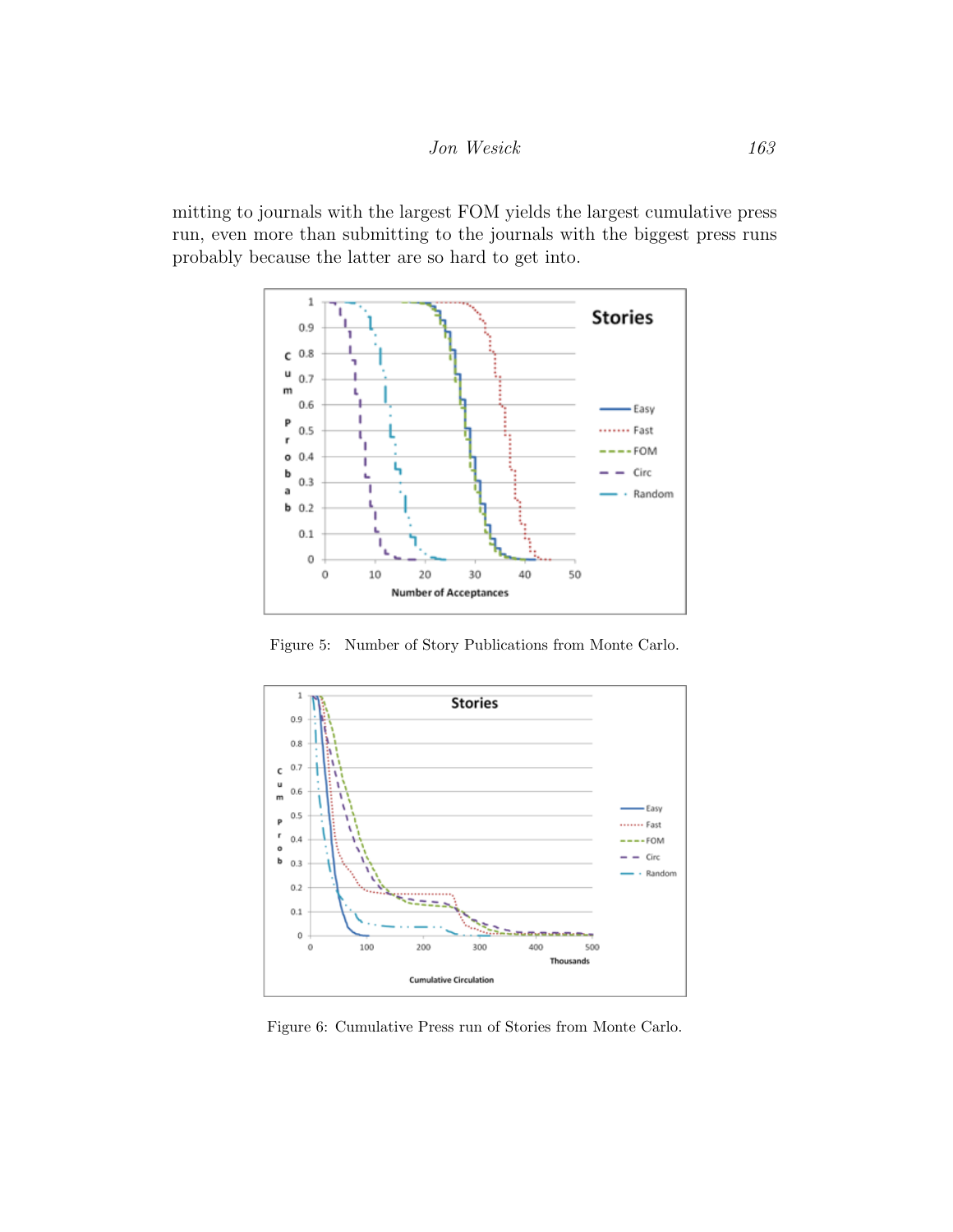

Figure 7: Number of Poem Publications from Monte Carlo.



<span id="page-10-0"></span>Figure 8: Cumulative Press run of Poems from Monte Carlo.

## Testing the Numerical Strategy

The simulations do not say anything about how the numerical strategies compare to the traditional submission strategy, so I ran a test to find out how the numerical strategy works in the real world. Since cumulative circulation is difficult to measure, I chose to optimize the number of publications. For the numerical strategy I submitted to the publications with the shortest response time (less that three months and often quicker). I compared this to my typical method of submitting. This control strategy consisted of submitting to journals that look relevant, new journals, and those that publish authors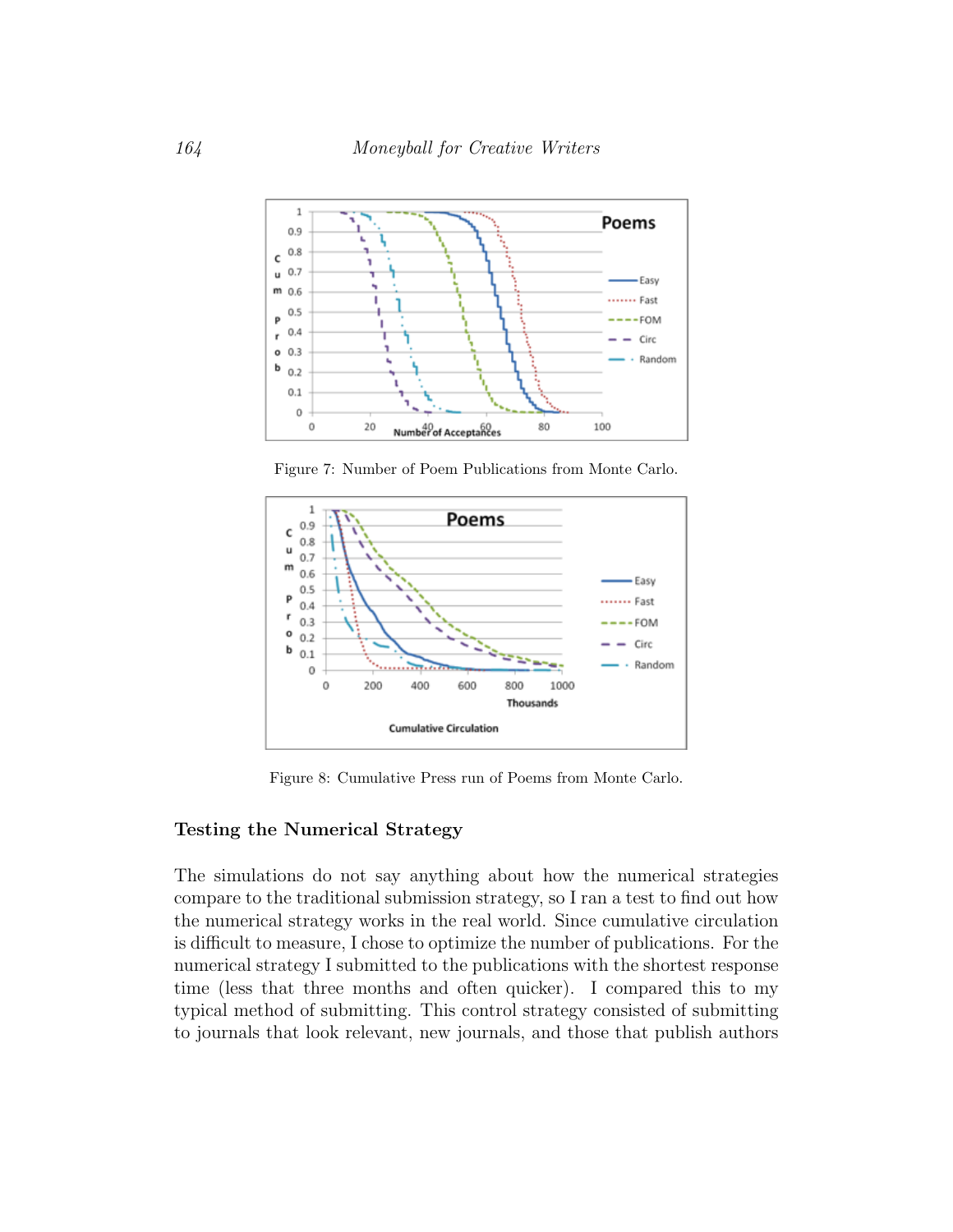I like. I randomized 71 poems and 39 stories so I could submit roughly half by the numerical method and half by the traditional method.<sup>[5](#page-11-0)</sup> I then submitted the pieces according to their chosen strategies for twelve months and tabulated the results as shown in Table [3.](#page-11-1) Here the Number Accepted are those pieces accepted during the one-year test period. If I'd submitted a piece to a publication during the test period and they accepted it after the close of testing, I did not count this in the Number Accepted.

| <b>Type of Submission</b>         | Number Submitted   Number Accepted |  |
|-----------------------------------|------------------------------------|--|
| <b>Poetry Numerical Strategy</b>  |                                    |  |
| <b>Poetry Control Strategy</b>    | 37                                 |  |
| <b>Fiction Numerical Strategy</b> | 18                                 |  |
| <b>Fiction Control Strategy</b>   |                                    |  |

<span id="page-11-1"></span>Table 3: Comparison of Numerical Strategy with Control.

For both poems and stories, the numerical strategy yielded roughly twice the acceptances as the control strategy. To determine whether these results are statistically significant I performed a hypothesis test of the ratios. Both results for the poems and the stories were statistically significant with  $p$ values of less than 5%. I conclude that following the numerical strategy yields more publications than my standard submission strategy.

## Seasonal Variation

For years I have suspected that few of the poems and stories I submit in summer get accepted. Perhaps this is because many university-based publications take the summer off or it may be due to how I submit. I typically buy the latest Poet's Market and Novel & Short Story Writer's Market in August or September and immediately send out a flood of submissions. By summer I may have used up my good leads.

To determine whether this seasonal variation is indeed true, I examined my submission records for four years (2008 through March 2012) and plotted the percent of poems and stories accepted versus season. Since I'm comparing ratios, any seasonal difference due to the total number of pieces submitted should divide out. Figure [9](#page-12-1) shows the results for poems.

<span id="page-11-0"></span><sup>5</sup> I randomized these by a coin flip with some minor adjustments.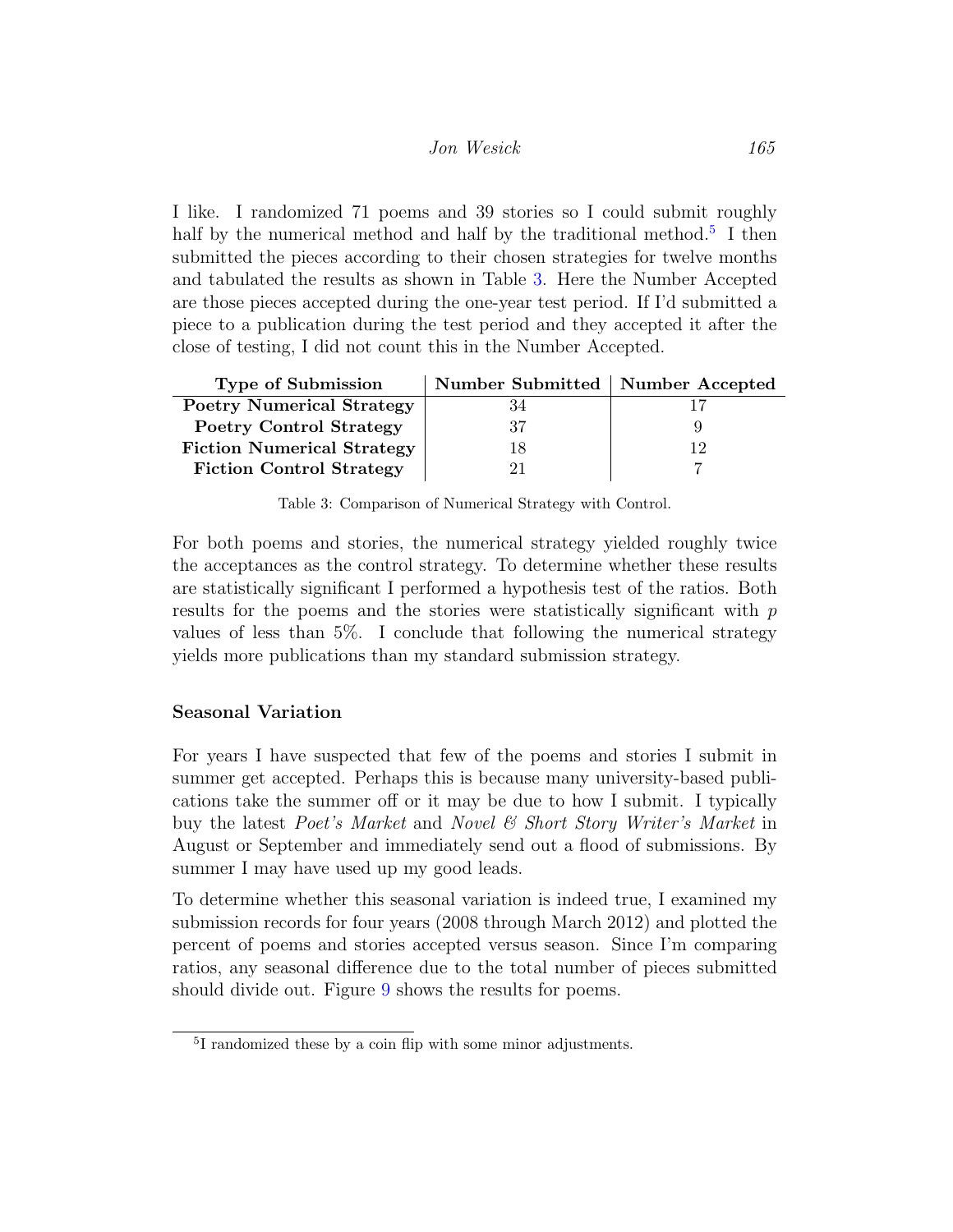

<span id="page-12-1"></span>Figure 9: Seasonal Variation of Poetry Acceptances.

The data certainly seem to imply that there is a seasonal variation. To be sure they are statistically significant, I performed a ratio hypothesis test comparing the August through January data with the February through July data. The results show that the seasonal variation for poems is statistically significant  $(p = 0.2)$  while there is not enough data for stories to make a conclusion  $(p = 0.8)$ . The details are shown in Table [4.](#page-12-2)

|                     | <b>Poems</b> | Poems     | Stories  | Stories   |
|---------------------|--------------|-----------|----------|-----------|
|                     | Accepted     | Submitted | Accepted | Submitted |
| Aug-Jan $ 44$       |              | 409       | -26      | 156       |
| Feb–July $\vert$ 13 |              | 261       | 9        | 131       |

<span id="page-12-2"></span>Table 4: Seasonal Variation Hypothesis Tests.

#### Conclusion

<span id="page-12-0"></span>The relevant questions for a writer submitting poems or stories are not just what and where but also how many. Tracking publication metrics and using simple statistics has helped me focus my submissions to maximize my publications. It has also been a potent weapon against despair by allowing me to see how common rejection is for all writers. In conclusion I recommend writers keep the Japanese martial artists' motto in mind. *Ganbatte!* Keep trying!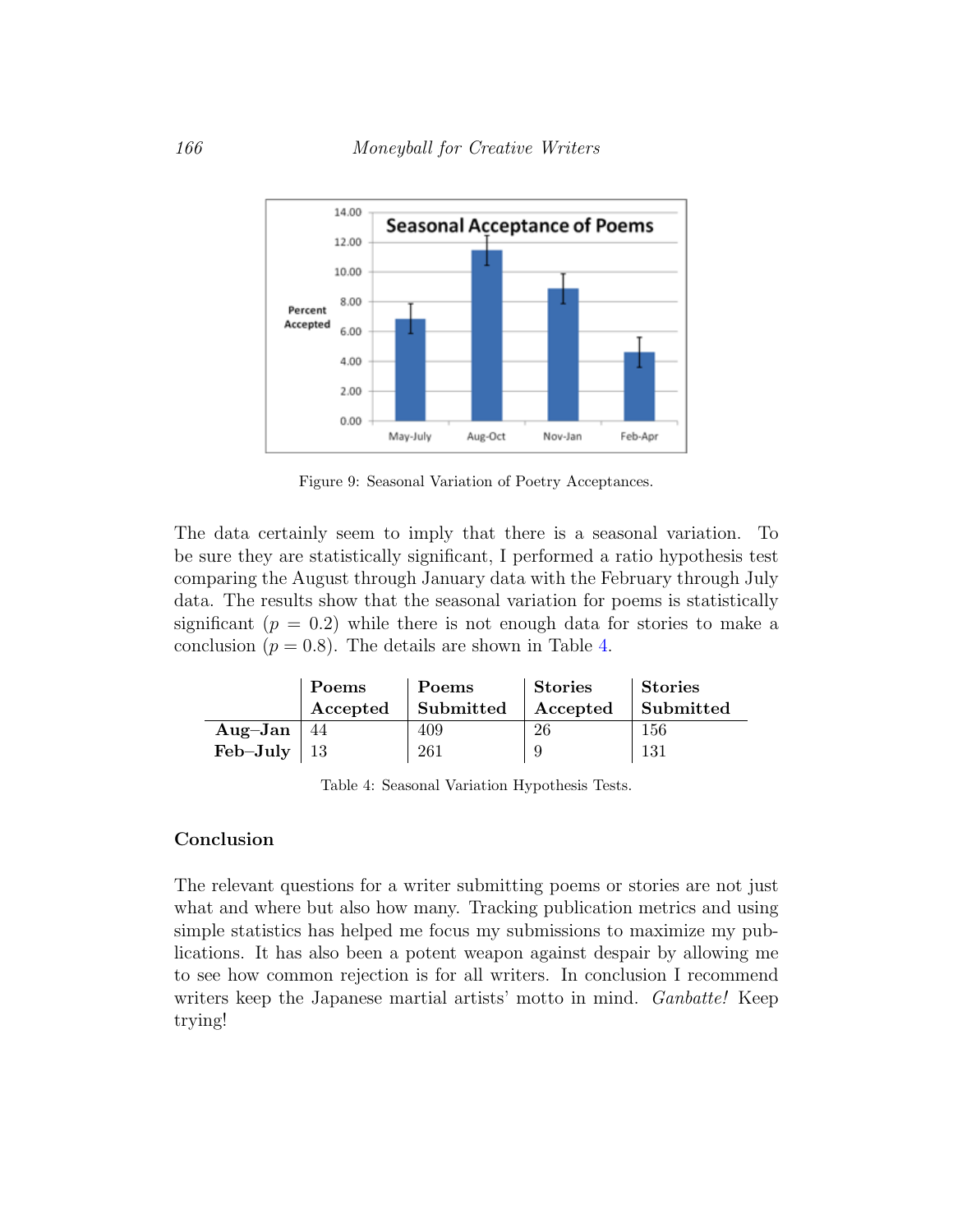## A. Distributions from Poet's Market and Novel  $\mathcal B$  Short Story Writer's Market

In this appendix I present plots for the distributions of acceptance rates, response time, press run, and FOM for poetry and story submissions that I have computed using the numerical data I extracted from Poet's Market and Novel  $\mathcal B$  Short Story Writer's Market (about 500 journals with complete numerical data in each).



## Distributions for poetry submissions:

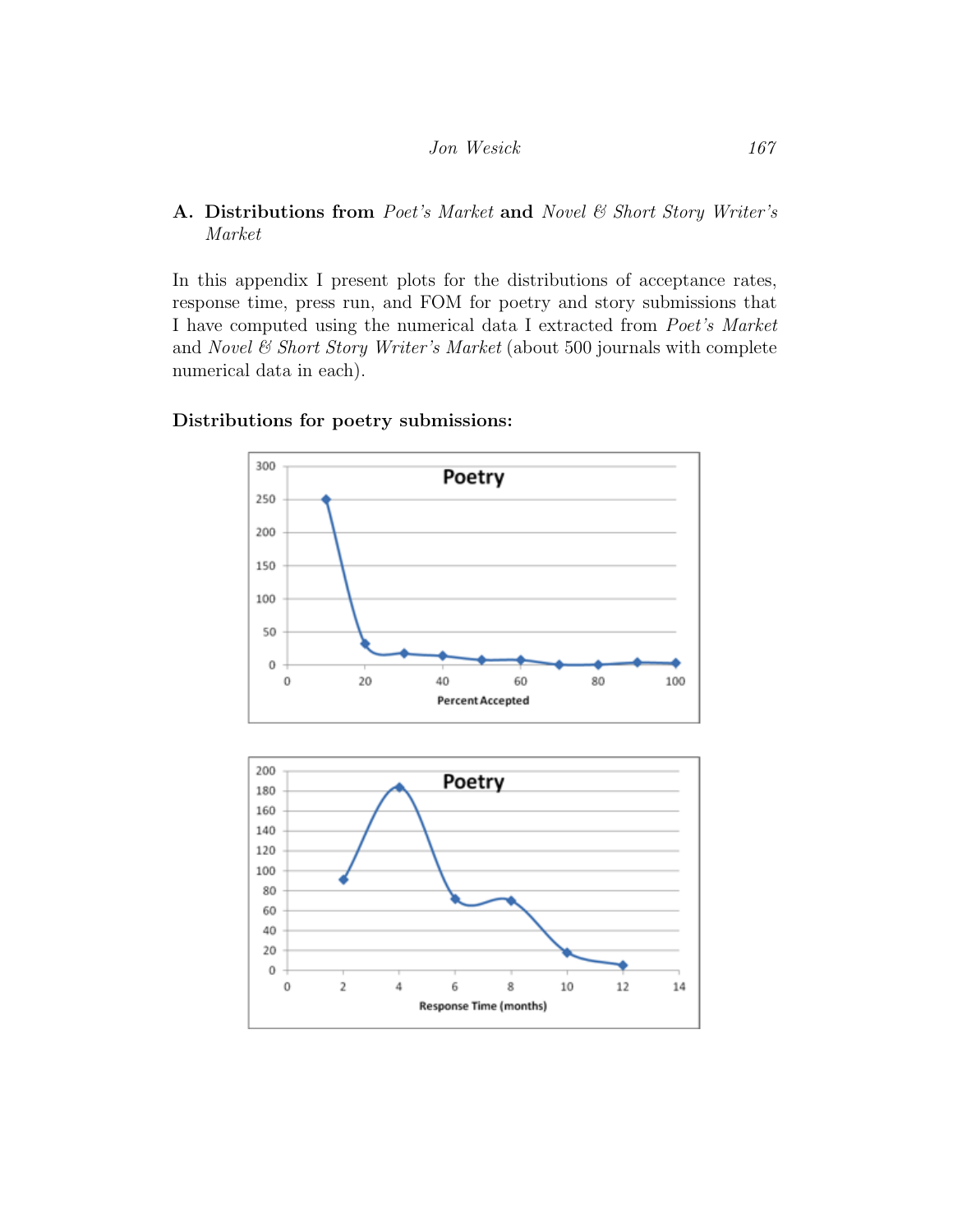



Distributions for story submissions:

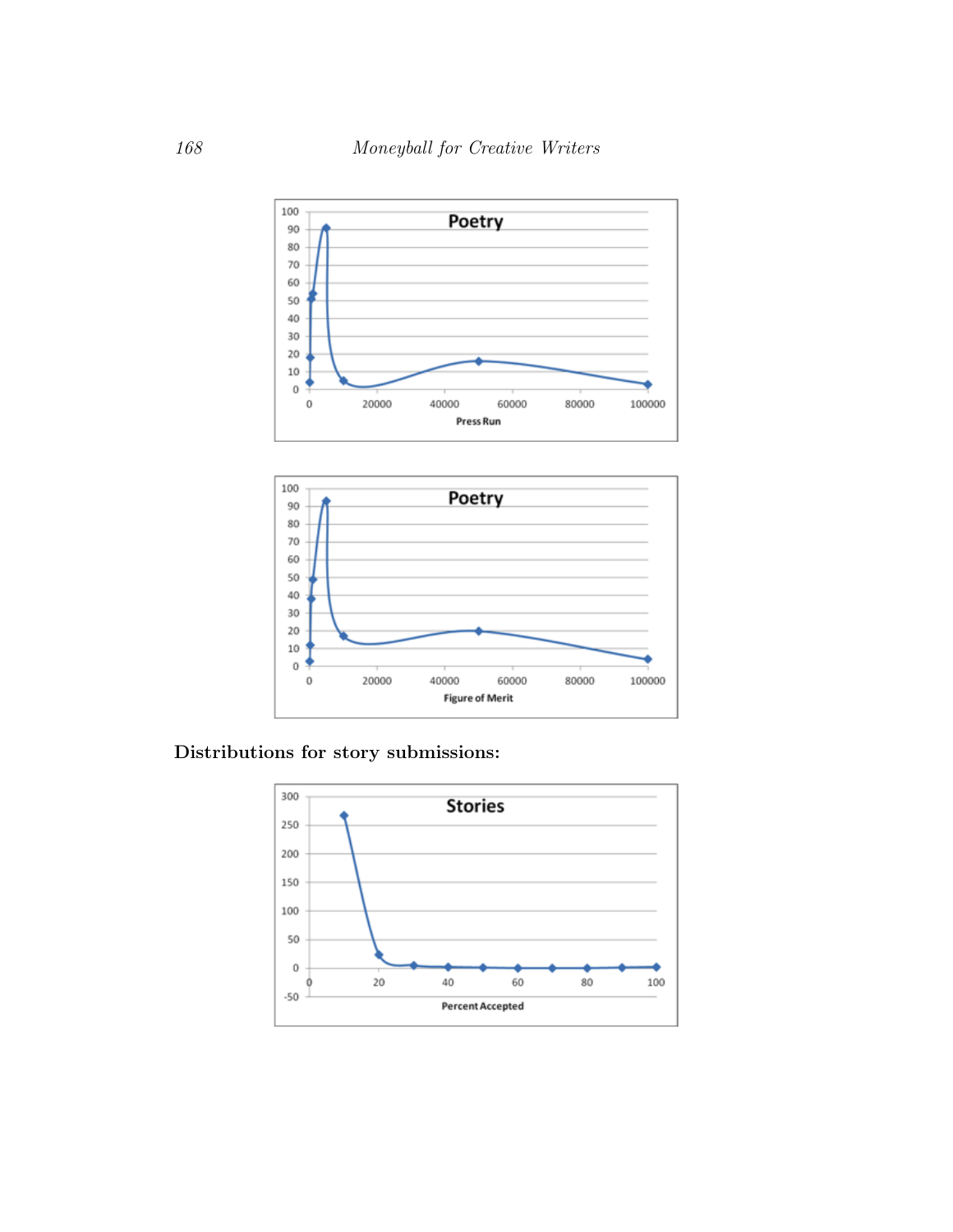





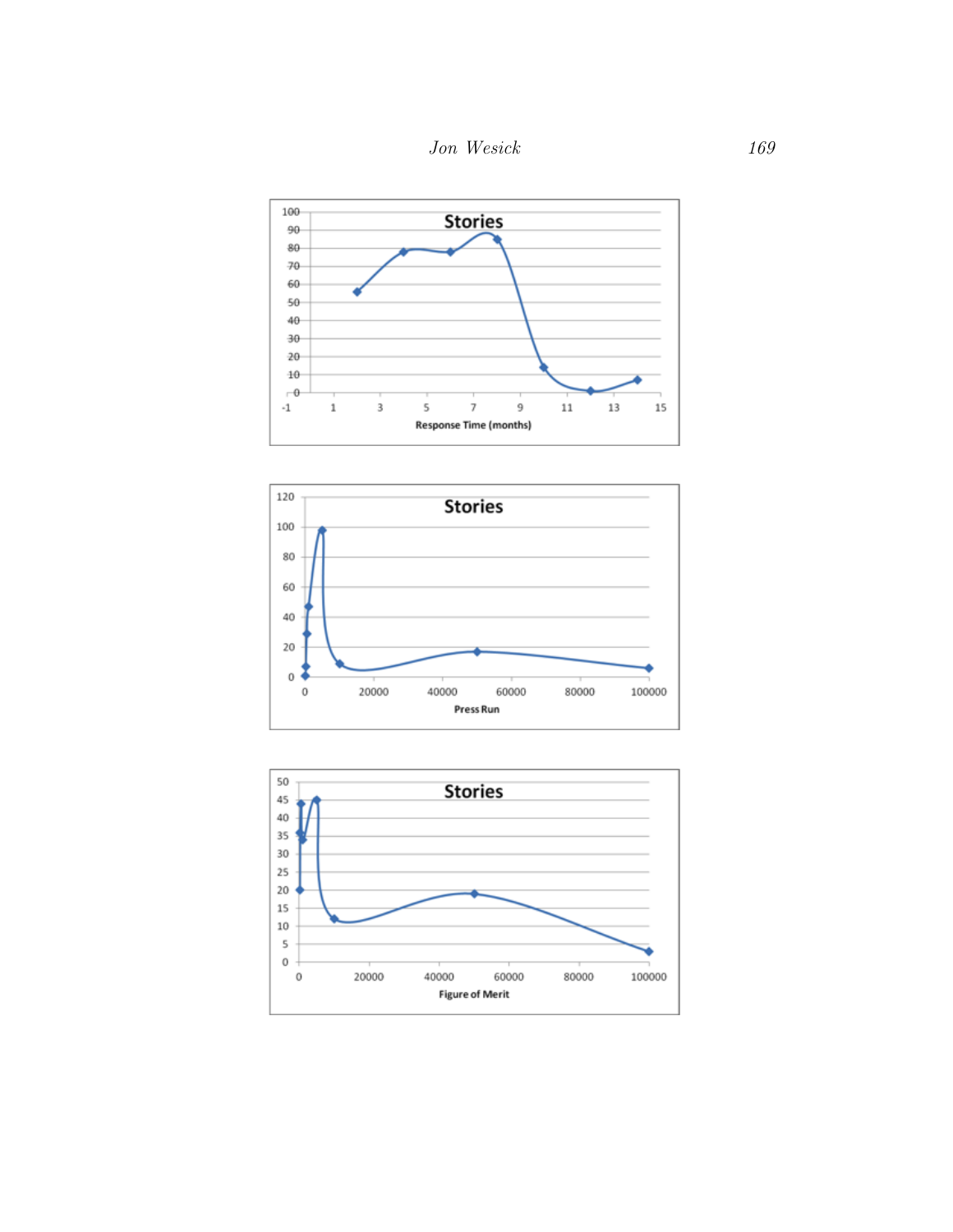#### <span id="page-16-0"></span>B. Details of Monte Carlo Calculations

#### Algorithm:

Response time, percent acceptance, circulation, and figure of merit data from the 2011 Poet's Market or Novel & Short Story Writer's Market were stored in an Excel spreadsheet with rows corresponding to different journals.

For fiction, the software started with a given number of stories to submit. For each story, it chose a journal from the spreadsheet using a random number to pick the row. For the random strategy, all rows were available. For Easy strategy, the rows were ordered from highest percent accepted to lowest, and only the first 50 rows were available. Other strategies followed a similar algorithm. Once the story was "submitted", the software kept track of when the journal would respond (current month plus response time in months). When the month counter said a response was due, the software used the results of a random number generator to determine if the story was accepted. For example, if a journal's acceptance rate is 10%, the random number generator would have to return a number less than 0.10 for the story to be accepted. If the story was accepted, the number of published stories was incremented as well as the cumulative circulation. If the story was rejected, it was returned to the pool of stories available for submission. Each trial lasted for a submission period of 36 months and there were 1000 trials.

A similar Monte Carlo calculation was performed for submitting poems. It was a bit more complicated because it allowed submission of more than one poem to the same journal (typically 3 to 5). Binomial statistics were used to determine how many of the submitted poems a given journal accepted. In the simulations poems sent out in batches of three get more publications than when sent out in batches of five. This is an artifact that comes about from waiting until there are enough free poems to make a batch size before submitting. As such I have only discussed poems submitted in batches of five in this article.

Neither version of my simulations included simultaneous submissions. Once published a piece was not submitted again.